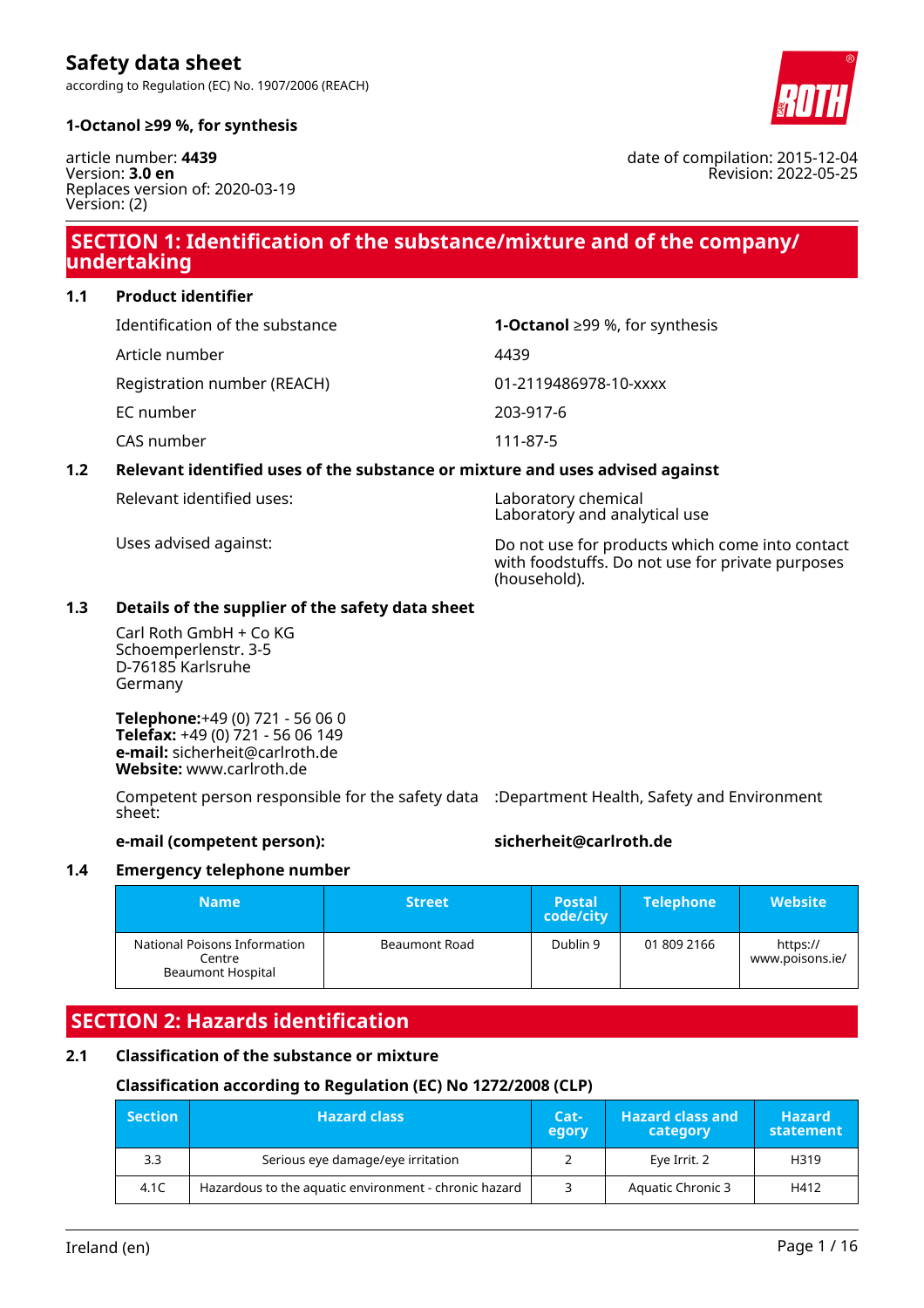according to Regulation (EC) No. 1907/2006 (REACH)

#### **1-Octanol ≥99 %, for synthesis**

article number: **4439**

For full text of abbreviations: see SECTION 16

**The most important adverse physicochemical, human health and environmental effects**

Spillage and fire water can cause pollution of watercourses.

# **2.2 Label elements**

**Labelling according to Regulation (EC) No 1272/2008 (CLP)**

**Signal word Warning**

#### **Pictograms**

GHS07



#### **Hazard statements**

| H319 | Causes serious eye irritation                     |
|------|---------------------------------------------------|
| H412 | Harmful to aquatic life with long lasting effects |

#### **Precautionary statements**

#### **Precautionary statements - prevention**

| P273 | Avoid release to the environment      |
|------|---------------------------------------|
| P280 | Wear protective gloves/eye protection |

#### **Precautionary statements - response**

| P305+P351+P338 | IF IN EYES: Rinse cautiously with water for several minutes. Remove contact |
|----------------|-----------------------------------------------------------------------------|
|                | lenses, if present and easy to do. Continue rinsing                         |
| P337+P313      | If eye irritation persists: Get medical advice/attention                    |

#### **Labelling of packages where the contents do not exceed 125 ml**

Signal word: **Warning**

Symbol(s)



H412 Harmful to aquatic life with long lasting effects.

#### **2.3 Other hazards**

This material is combustible, but will not ignite readily.

### **Results of PBT and vPvB assessment**

According to the results of its assessment, this substance is not a PBT or a vPvB.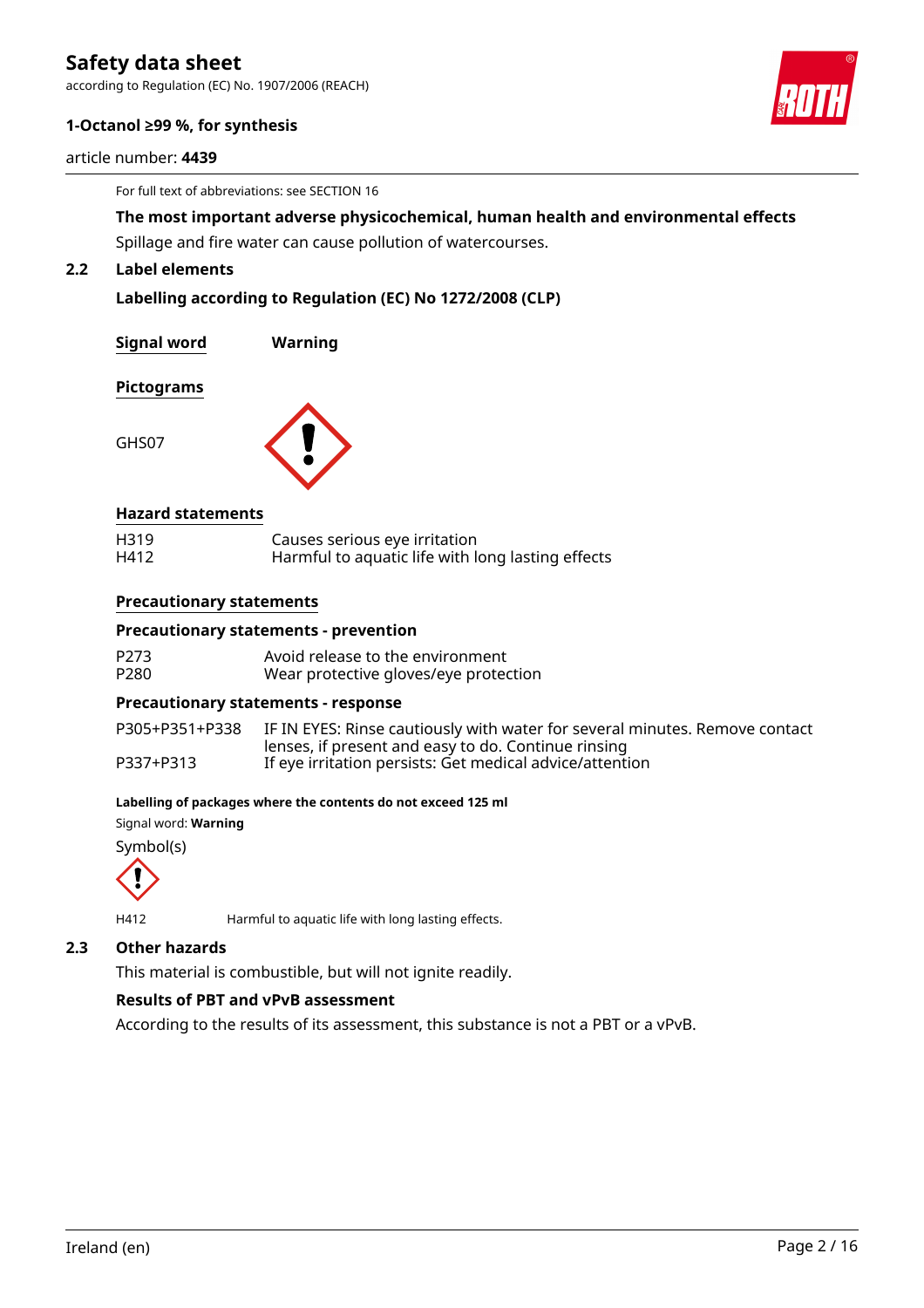according to Regulation (EC) No. 1907/2006 (REACH)



## **1-Octanol ≥99 %, for synthesis**

article number: **4439**

# **SECTION 3: Composition/information on ingredients**

| 3.1 | <b>Substances</b> |                       |
|-----|-------------------|-----------------------|
|     | Name of substance | 1-Octanol             |
|     | Molecular formula | $C_8H_{18}O$          |
|     | Molar mass        | 130,2 $9/_{mol}$      |
|     | REACH Reg. No     | 01-2119486978-10-xxxx |
|     | CAS No            | 111-87-5              |
|     | EC No             | 203-917-6             |
|     |                   |                       |

# **SECTION 4: First aid measures**

# **4.1 Description of first aid measures**



### **General notes**

Take off contaminated clothing.

### **Following inhalation**

Provide fresh air. In all cases of doubt, or when symptoms persist, seek medical advice.

#### **Following skin contact**

Rinse skin with water/shower.

#### **Following eye contact**

Irrigate copiously with clean, fresh water for at least 10 minutes, holding the eyelids apart. In case of eye irritation consult an ophthalmologist.

#### **Following ingestion**

Rinse mouth. Call a doctor if you feel unwell.

- **4.2 Most important symptoms and effects, both acute and delayed** Irritation, Headache, Vertigo, Dizziness, Fatigue, Narcosis
- **4.3 Indication of any immediate medical attention and special treatment needed** none

# **SECTION 5: Firefighting measures**

**5.1 Extinguishing media**



#### **Suitable extinguishing media**

co-ordinate firefighting measures to the fire surroundings water spray, dry extinguishing powder, BC-powder, carbon dioxide  $(CO<sub>2</sub>)$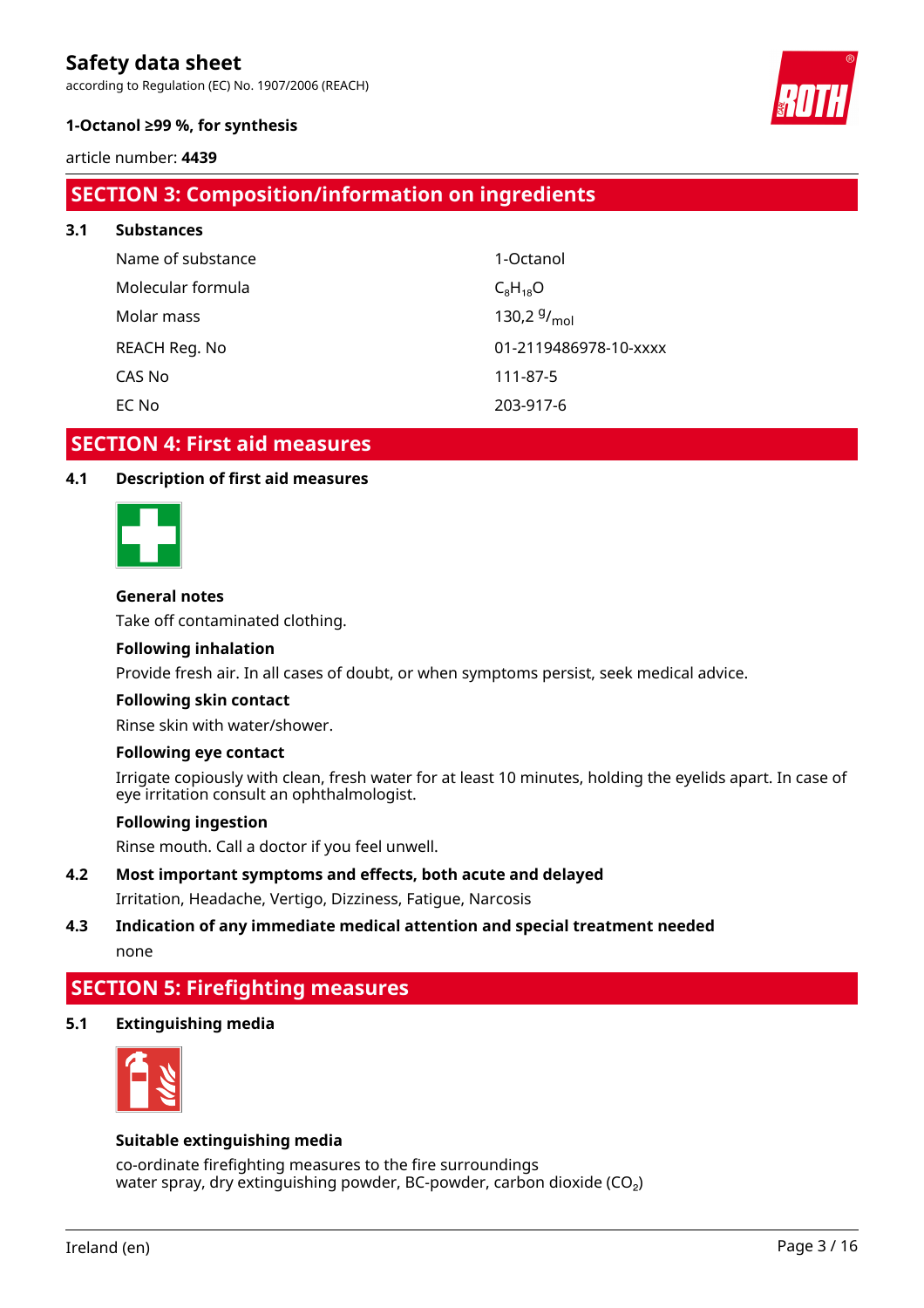according to Regulation (EC) No. 1907/2006 (REACH)

#### **1-Octanol ≥99 %, for synthesis**

article number: **4439**

#### **Unsuitable extinguishing media**

water jet

#### **5.2 Special hazards arising from the substance or mixture**

Combustible. Vapours are heavier than air, spread along floors and form explosive mixtures with air.

#### **Hazardous combustion products**

In case of fire may be liberated: Carbon monoxide (CO), Carbon dioxide (CO₂)

#### **5.3 Advice for firefighters**

In case of fire and/or explosion do not breathe fumes. Do not allow firefighting water to enter drains or water courses. Fight fire with normal precautions from a reasonable distance. Wear self-contained breathing apparatus.

# **SECTION 6: Accidental release measures**

**6.1 Personal precautions, protective equipment and emergency procedures**



#### **For non-emergency personnel**

Avoid contact with skin, eyes and clothes. Do not breathe vapour/spray.

#### **6.2 Environmental precautions**

Keep away from drains, surface and ground water. Retain contaminated washing water and dispose of it.

#### **6.3 Methods and material for containment and cleaning up**

#### **Advice on how to contain a spill**

Covering of drains.

#### **Advice on how to clean up a spill**

Absorb with liquid-binding material (sand, diatomaceous earth, acid- or universal binding agents).

#### **Other information relating to spills and releases**

Place in appropriate containers for disposal. Ventilate affected area.

#### **6.4 Reference to other sections**

Hazardous combustion products: see section 5. Personal protective equipment: see section 8. Incompatible materials: see section 10. Disposal considerations: see section 13.

# **SECTION 7: Handling and storage**

#### **7.1 Precautions for safe handling**

Provision of sufficient ventilation.

#### **Measures to prevent fire as well as aerosol and dust generation**



Keep away from sources of ignition - No smoking.

#### **Advice on general occupational hygiene**

Wash hands before breaks and after work. Keep away from food, drink and animal feedingstuffs.



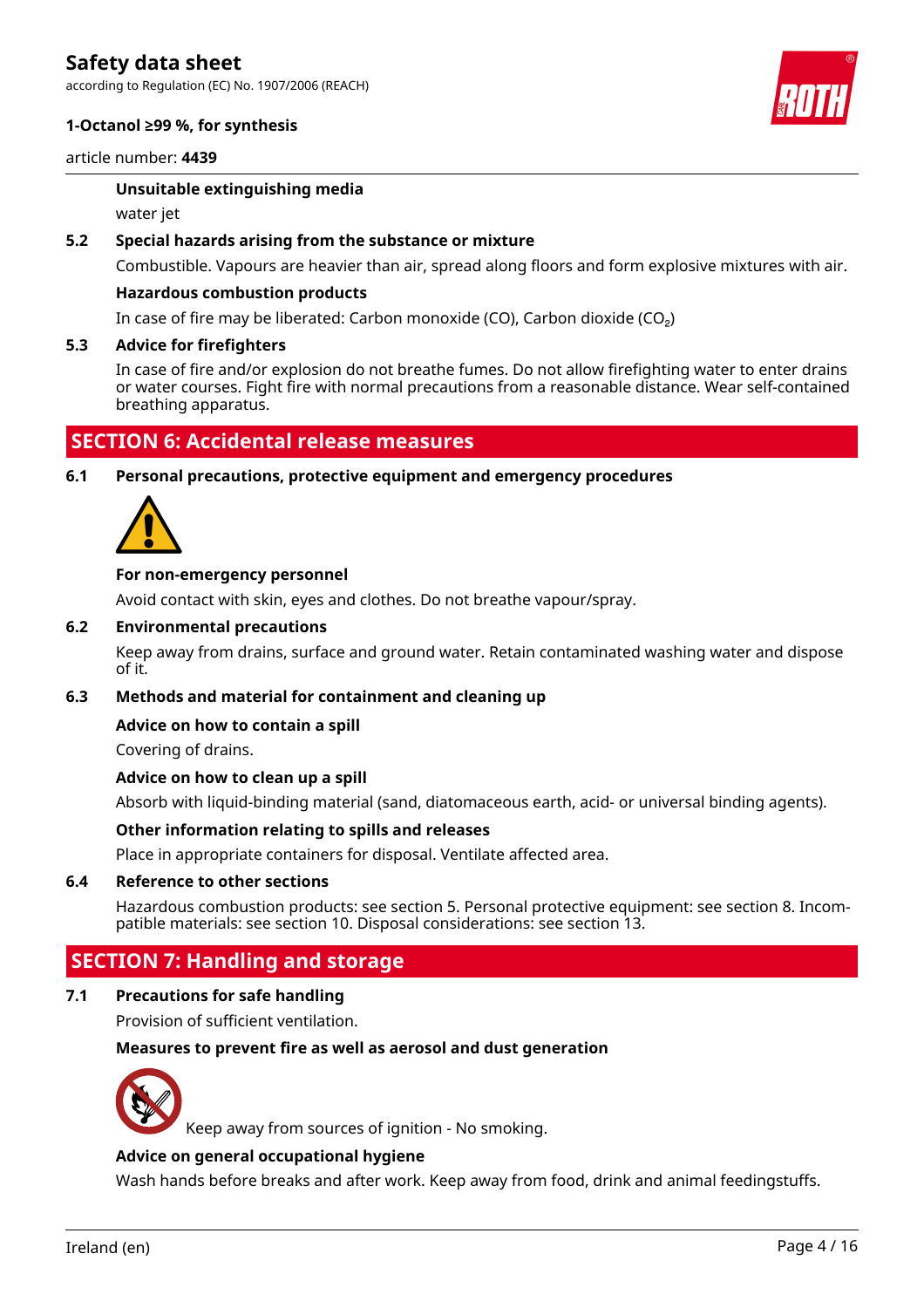according to Regulation (EC) No. 1907/2006 (REACH)

#### **1-Octanol ≥99 %, for synthesis**

article number: **4439**

# **7.2 Conditions for safe storage, including any incompatibilities** Keep container tightly closed.

**Incompatible substances or mixtures**

Observe hints for combined storage.

# **Consideration of other advice:**

# **Specific designs for storage rooms or vessels**

Recommended storage temperature: 15 – 25 °C

# **7.3 Specific end use(s)**

No information available.

# **SECTION 8: Exposure controls/personal protection**

# **8.1 Control parameters**

# **National limit values**

# **Occupational exposure limit values (Workplace Exposure Limits)**

This information is not available.

### **Environmental values**

| <b>Relevant PNECs and other threshold levels</b> |                                                                                       |                       |                                 |                              |  |  |
|--------------------------------------------------|---------------------------------------------------------------------------------------|-----------------------|---------------------------------|------------------------------|--|--|
| End-<br>point                                    | <b>Threshold</b><br><b>Environmental com-</b><br><b>Organism</b><br>level<br>partment |                       | <b>Exposure time</b>            |                              |  |  |
| <b>PNEC</b>                                      | $0.2 \frac{mg}{l}$                                                                    | aquatic organisms     | freshwater                      | short-term (single instance) |  |  |
| <b>PNEC</b>                                      | $0.02 \frac{mg}{L}$                                                                   | aquatic organisms     | marine water                    | short-term (single instance) |  |  |
| <b>PNEC</b>                                      | 55,5 $mg/1$                                                                           | aquatic organisms     | sewage treatment plant<br>(STP) | short-term (single instance) |  |  |
| <b>PNEC</b>                                      | 2,1 $mg/_{kq}$                                                                        | aquatic organisms     | freshwater sediment             | short-term (single instance) |  |  |
| <b>PNEC</b>                                      | 0,21 $mg/_{kq}$                                                                       | aquatic organisms     | marine sediment                 | short-term (single instance) |  |  |
| <b>PNEC</b>                                      | 1,6 $mg/kq$                                                                           | terrestrial organisms | soil                            | short-term (single instance) |  |  |

# **8.2 Exposure controls**

# **Individual protection measures (personal protective equipment)**

**Eye/face protection**



Use safety goggle with side protection.

**Skin protection**

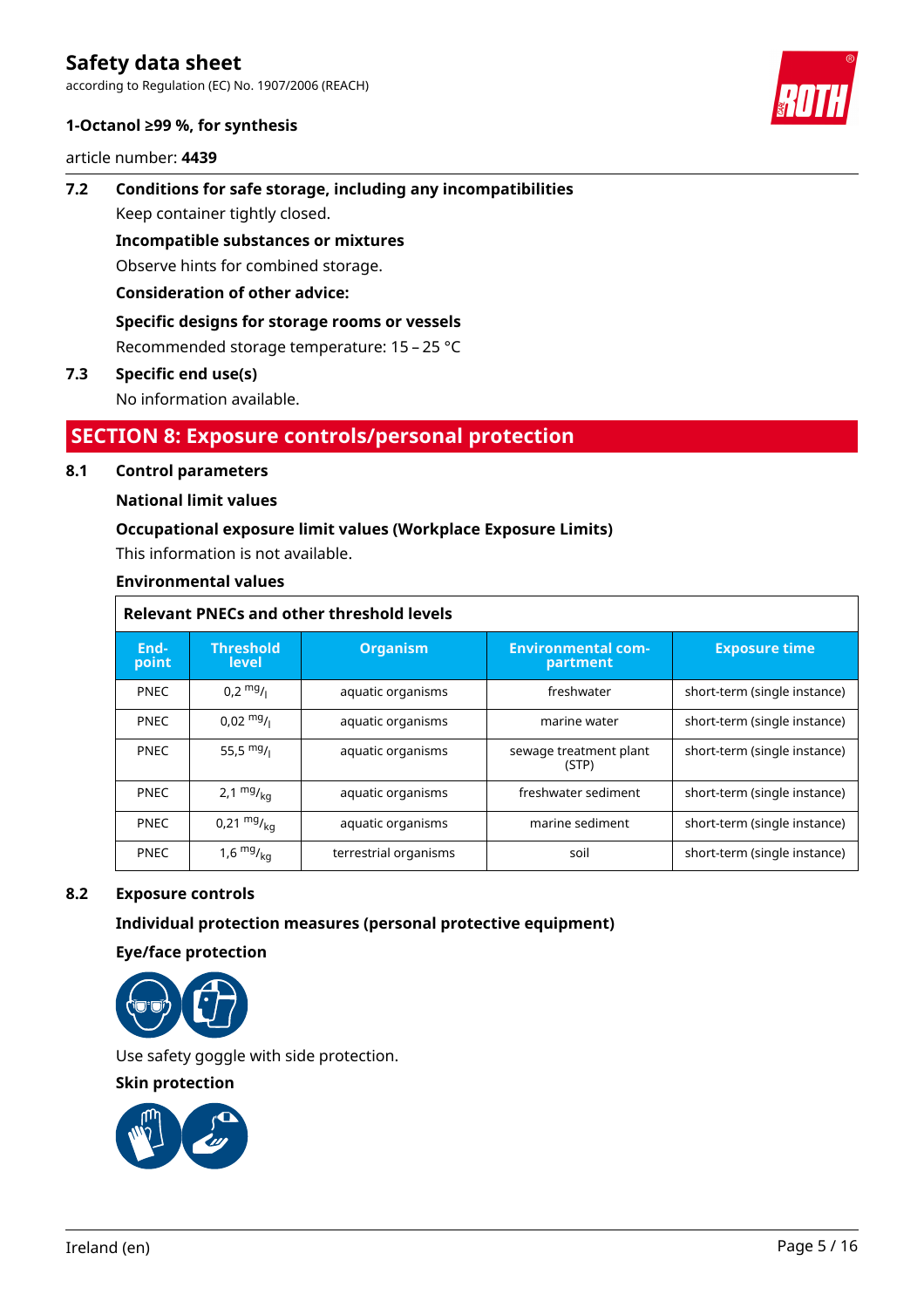according to Regulation (EC) No. 1907/2006 (REACH)

### **1-Octanol ≥99 %, for synthesis**

article number: **4439**

#### **• hand protection**

Wear suitable gloves. Chemical protection gloves are suitable, which are tested according to EN 374. For special purposes, it is recommended to check the resistance to chemicals of the protective gloves mentioned above together with the supplier of these gloves. The times are approximate values from measurements at 22 ° C and permanent contact. Increased temperatures due to heated substances, body heat etc. and a reduction of the effective layer thickness by stretching can lead to a considerable reduction of the breakthrough time. If in doubt, contact manufacturer. At an approx. 1.5 times larger / smaller layer thickness, the respective breakthrough time is doubled / halved. The data apply only to the pure substance. When transferred to substance mixtures, they may only be considered as a guide.

#### **• type of material**

NBR (Nitrile rubber)

#### **• material thickness**

>0,3 mm

#### **• breakthrough times of the glove material**

>480 minutes (permeation: level 6)

#### **• other protection measures**

Take recovery periods for skin regeneration. Preventive skin protection (barrier creams/ointments) is recommended.

#### **Respiratory protection**



Respiratory protection necessary at: Aerosol or mist formation. Type: A (against organic gases and vapours with a boiling point of  $> 65$  °C, colour code: Brown).

#### **Environmental exposure controls**

Keep away from drains, surface and ground water.

# **SECTION 9: Physical and chemical properties**

#### **9.1 Information on basic physical and chemical properties**

| Physical state                                              | liquid                                                       |
|-------------------------------------------------------------|--------------------------------------------------------------|
| Colour                                                      | colourless                                                   |
| Odour                                                       | characteristic                                               |
| Melting point/freezing point                                | -13,5 $\degree$ C at 1 atm (ECHA)                            |
| Boiling point or initial boiling point and boiling<br>range | 194 °C at 1 atm (ECHA)                                       |
| Flammability                                                | this material is combustible, but will not ignite<br>readily |
| Lower and upper explosion limit                             | 0,8 vol% (LEL)                                               |
| Flash point                                                 | 86,5 °C at 101,5 kPa (ECHA)                                  |
| Auto-ignition temperature                                   | 294 °C at 1.013 mbar (ECHA)                                  |
| Decomposition temperature                                   | not relevant                                                 |
| pH (value)                                                  | not determined                                               |
|                                                             |                                                              |

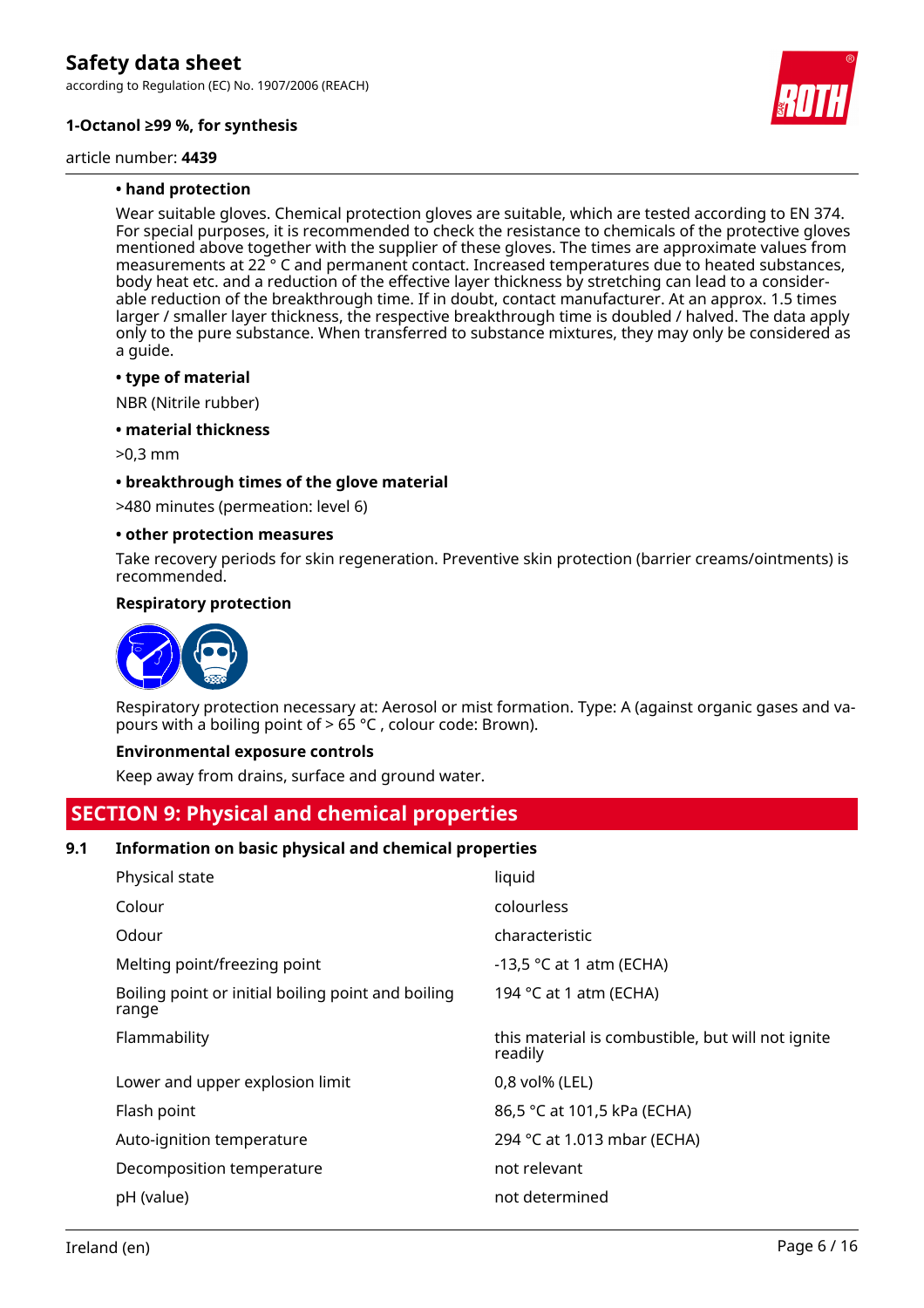according to Regulation (EC) No. 1907/2006 (REACH)



## **1-Octanol ≥99 %, for synthesis**

#### article number: **4439**

|     | Kinematic viscosity                                    | 5,584 $\text{mm}^2$ / <sub>s</sub> at 40 °C                              |
|-----|--------------------------------------------------------|--------------------------------------------------------------------------|
|     | Solubility(ies)                                        |                                                                          |
|     | Water solubility                                       | 0,107 $9/1$ at 23 °C (ECHA)                                              |
|     | Partition coefficient                                  |                                                                          |
|     | Partition coefficient n-octanol/water (log value):     | 3,5 (pH value: 5,7, 23 °C) (ECHA)                                        |
|     | Vapour pressure                                        | 0,052 hPa at 20 °C                                                       |
|     | Density and/or relative density                        |                                                                          |
|     | Density                                                | 0,828 $9/_{cm^3}$ at 15,56 °C (ECHA)                                     |
|     | Relative vapour density                                | $4,5$ (air = 1)                                                          |
|     | Particle characteristics                               | not relevant (liquid)                                                    |
|     | Other safety parameters                                |                                                                          |
|     | Oxidising properties                                   | none                                                                     |
| 9.2 | <b>Other information</b>                               |                                                                          |
|     | Information with regard to physical hazard<br>classes: | hazard classes acc. to GHS<br>(physical hazards): not relevant           |
|     | Other safety characteristics:                          |                                                                          |
|     | Surface tension                                        | 35,54 $\rm{mN/m}$ (298,2 K) (ECHA)                                       |
|     | Temperature class (EU, acc. to ATEX)                   | T3<br>Maximum permissible surface temperature on<br>the equipment: 200°C |
|     |                                                        |                                                                          |

# **SECTION 10: Stability and reactivity**

#### **10.1 Reactivity**

This material is not reactive under normal ambient conditions.

### **If heated**

Vapours may form explosive mixtures with air.

# **10.2 Chemical stability**

The material is stable under normal ambient and anticipated storage and handling conditions of temperature and pressure.

### **10.3 Possibility of hazardous reactions**

**Violent reaction with:** strong oxidiser, Acetic anhydride, Perchlorates, Acids

# **10.4 Conditions to avoid**

Keep away from heat.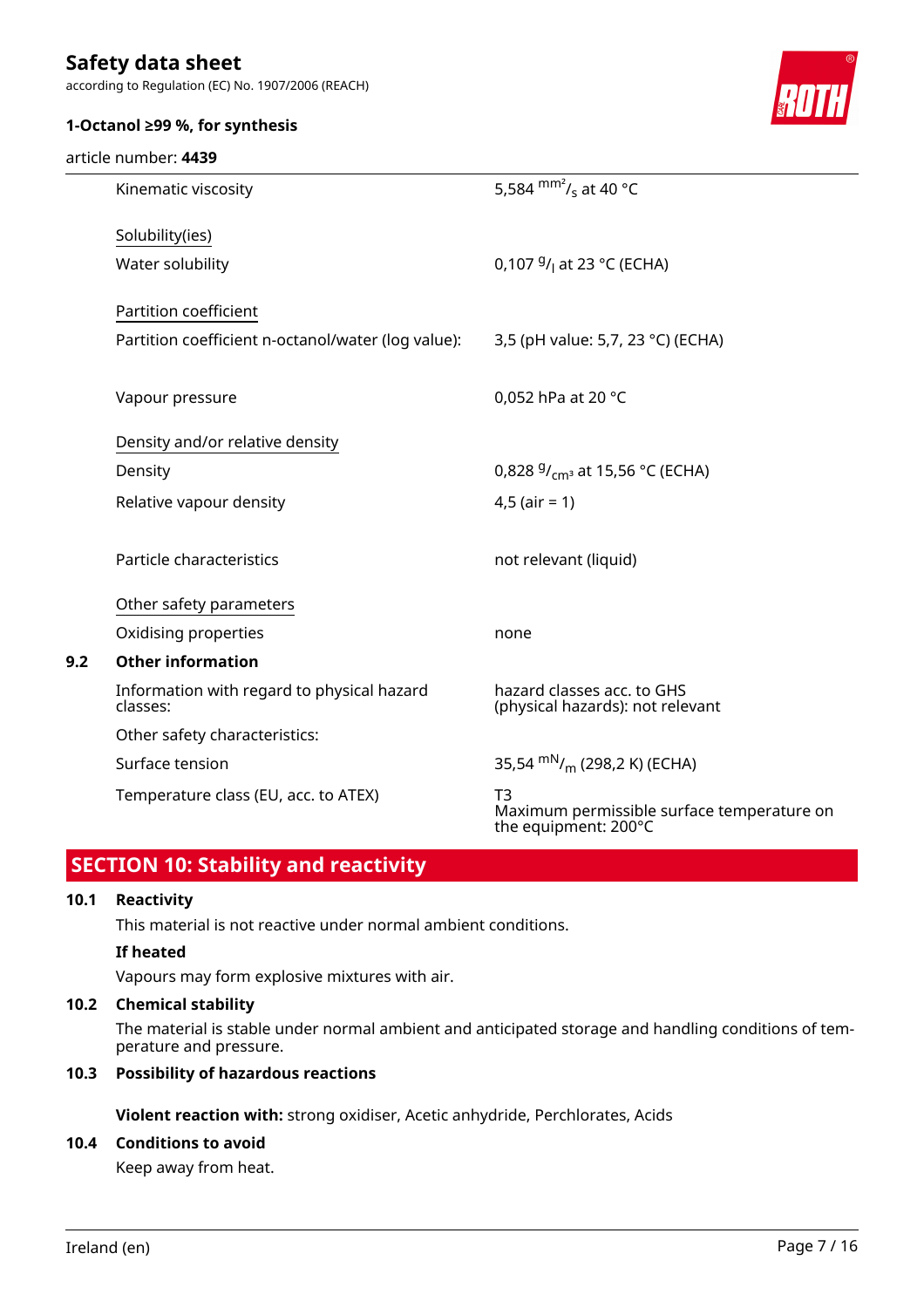according to Regulation (EC) No. 1907/2006 (REACH)



article number: **4439**

- **10.5 Incompatible materials** Rubber articles, different plastics
- **10.6 Hazardous decomposition products** Hazardous combustion products: see section 5.

# **SECTION 11: Toxicological information**

# **11.1 Information on hazard classes as defined in Regulation (EC) No 1272/2008**

**Classification according to GHS (1272/2008/EC, CLP)**

### **Acute toxicity**

Shall not be classified as acutely toxic.

| <b>Acute toxicity</b> |                 |                             |                |               |               |
|-----------------------|-----------------|-----------------------------|----------------|---------------|---------------|
| Exposure route        | <b>Endpoint</b> | <b>Value</b>                | <b>Species</b> | <b>Method</b> | <b>Source</b> |
| oral                  | LD50            | $>5.000 \frac{mg}{ka}$      | rat            |               | <b>ECHA</b>   |
| dermal                | LD50            | $>$ 2.000 – 4.000 mg/<br>kg | rabbit         |               | ECHA          |

### **Skin corrosion/irritation**

Shall not be classified as corrosive/irritant to skin.

### **Serious eye damage/eye irritation**

Causes serious eye irritation.

### **Respiratory or skin sensitisation**

Shall not be classified as a respiratory or skin sensitiser.

### **Germ cell mutagenicity**

Shall not be classified as germ cell mutagenic.

### **Carcinogenicity**

Shall not be classified as carcinogenic.

#### **Reproductive toxicity**

Shall not be classified as a reproductive toxicant.

### **Specific target organ toxicity - single exposure**

Shall not be classified as a specific target organ toxicant (single exposure).

### **Specific target organ toxicity - repeated exposure**

Shall not be classified as a specific target organ toxicant (repeated exposure).

#### **Aspiration hazard**

Shall not be classified as presenting an aspiration hazard.

#### **Symptoms related to the physical, chemical and toxicological characteristics**

#### **• If swallowed**

vomiting, gastrointestinal complaints

#### **• If in eyes**

Causes serious eye irritation

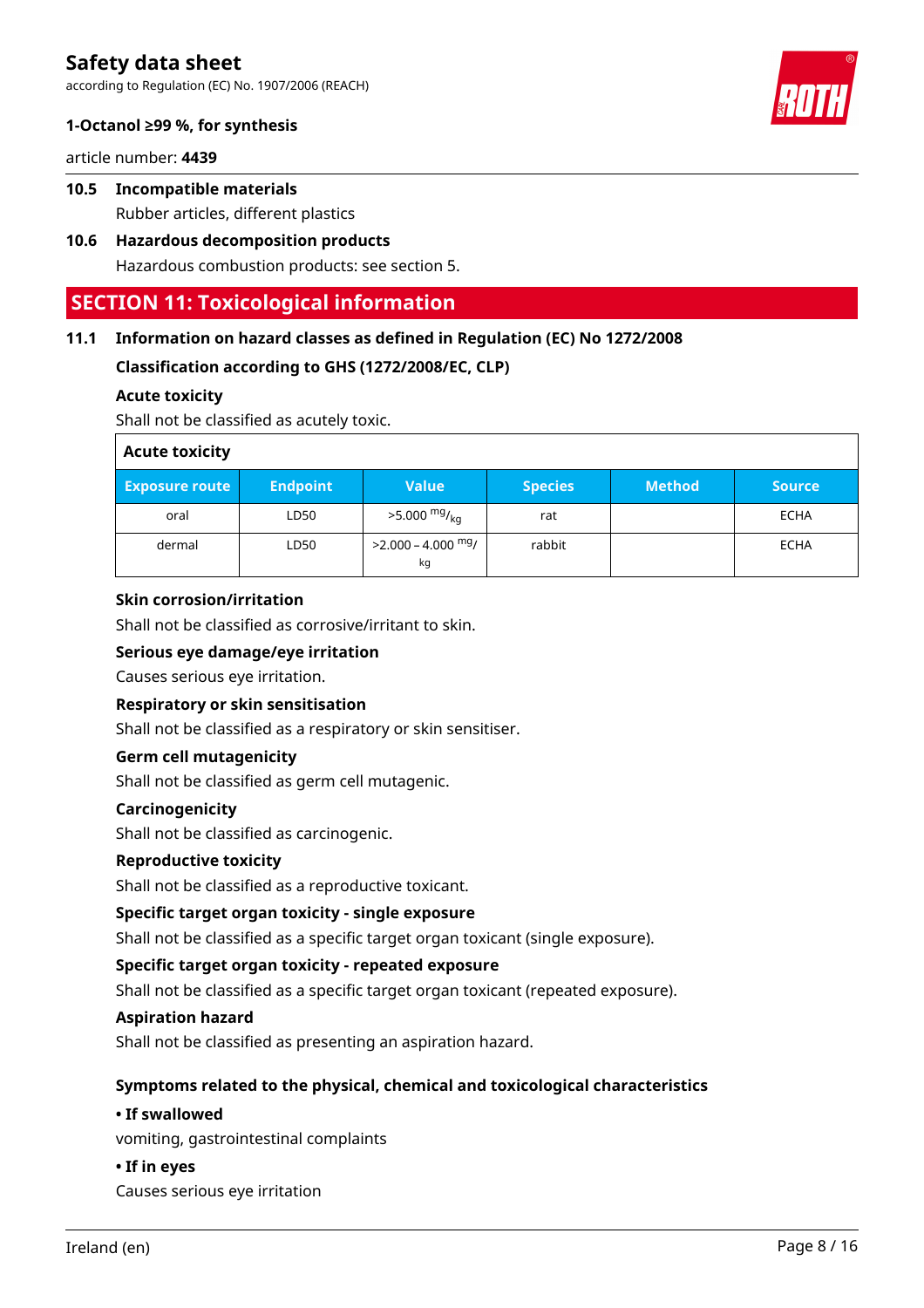according to Regulation (EC) No. 1907/2006 (REACH)

### **1-Octanol ≥99 %, for synthesis**

#### article number: **4439**

### **• If inhaled**

headache, vertigo, fatigue, dizziness, narcosis

#### **• If on skin**

Frequently or prolonged contact with skin may cause dermal irritation

#### **• Other information**

none

# **11.2 Endocrine disrupting properties**

Not listed.

#### **11.3 Information on other hazards**

There is no additional information.

# **SECTION 12: Ecological information**

### **12.1 Toxicity**

Harmful to aquatic life with long lasting effects.

| <b>Aquatic toxicity (acute)</b> |             |                |               |                         |  |
|---------------------------------|-------------|----------------|---------------|-------------------------|--|
| <b>Endpoint</b>                 | Value       | <b>Species</b> | <b>Source</b> | <b>Exposure</b><br>time |  |
| LC50                            | 13,3 $mg/1$ | fish           | <b>ECHA</b>   | 96 h                    |  |

#### **Biodegradation**

The substance is readily biodegradable.

#### **12.2 Process of degradability**

Theoretical Oxygen Demand: 2,948  $^{\mathsf{mg}}_{\mathsf{mg}}$ Theoretical Carbon Dioxide: 2,703 <sup>mg</sup>/<sub>mg</sub>

### **12.3 Bioaccumulative potential**

Does not significantly accumulate in organisms.

| n-octanol/water (log KOW) | $ $ 3,5 (pH value: 5,7, 23 °C) (ECHA) |
|---------------------------|---------------------------------------|
|---------------------------|---------------------------------------|

#### **12.4 Mobility in soil**

Data are not available.

# **12.5 Results of PBT and vPvB assessment**

Data are not available.

# **12.6 Endocrine disrupting properties**

Not listed.

# **12.7 Other adverse effects**

Data are not available.

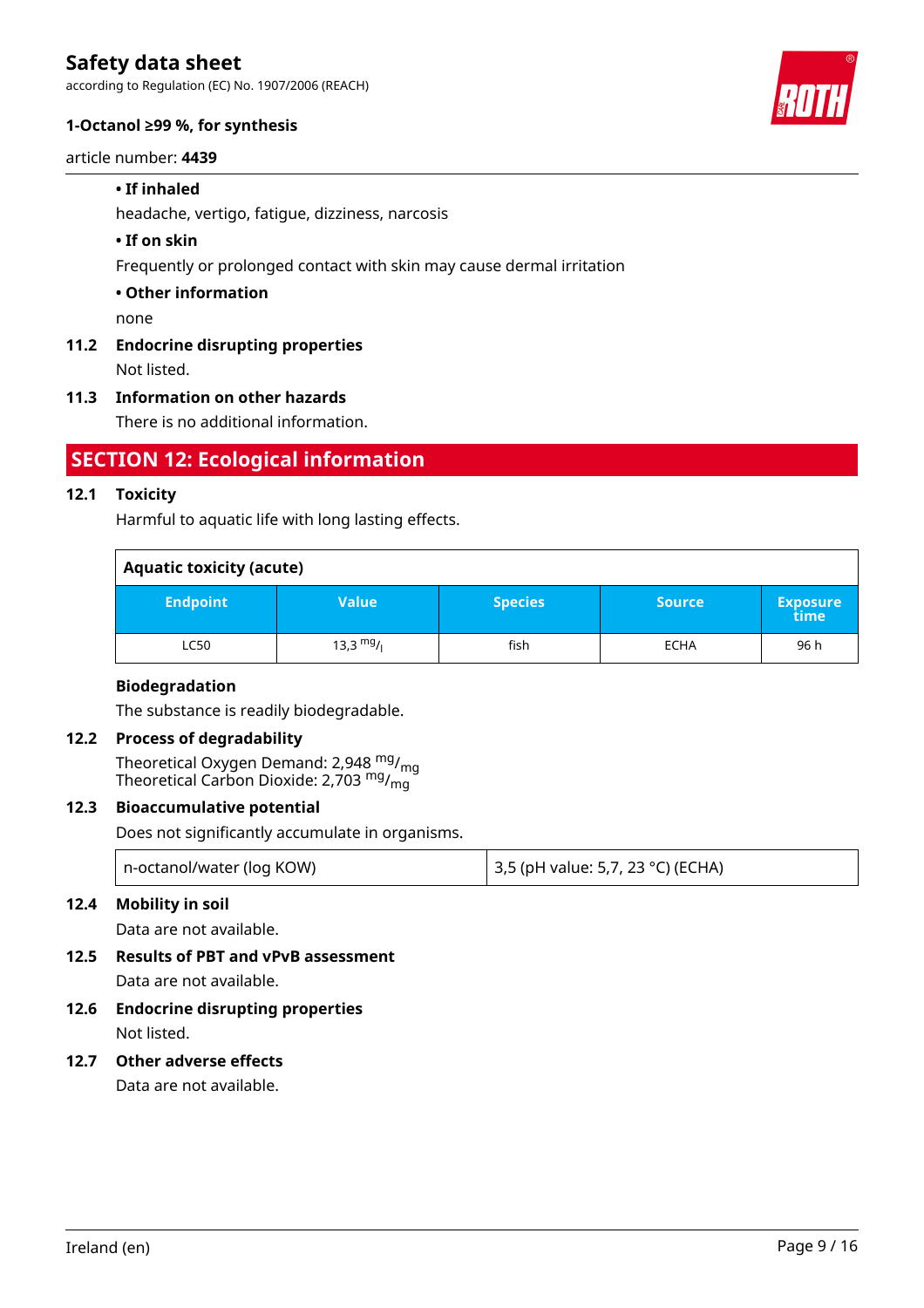according to Regulation (EC) No. 1907/2006 (REACH)



### **1-Octanol ≥99 %, for synthesis**

article number: **4439**

# **SECTION 13: Disposal considerations**

#### **13.1 Waste treatment methods**



This material and its container must be disposed of as hazardous waste. Dispose of contents/container in accordance with local/regional/national/international regulations.

#### **Sewage disposal-relevant information**

Do not empty into drains. Avoid release to the environment. Refer to special instructions/safety data sheets.

#### **13.2 Relevant provisions relating to waste**

The allocation of waste identity numbers/waste descriptions must be carried out according to the EEC, specific to the industry and process. Waste catalogue ordinance (Germany).

#### **13.3 Remarks**

Waste shall be separated into the categories that can be handled separately by the local or national waste management facilities. Please consider the relevant national or regional provisions.

not subject to transport regulations

gerous goods regulations

# **SECTION 14: Transport information**

| 14.1 UN number or ID number |  |
|-----------------------------|--|
|                             |  |

- **14.2 UN proper shipping name** not assigned
- **14.3 Transport hazard class(es)** none
- **14.4 Packing group not assigned**
- **14.5 Environmental hazards** non-environmentally hazardous acc. to the dan-
- **14.6 Special precautions for user**

There is no additional information.

# **14.7 Maritime transport in bulk according to IMO instruments**

The cargo is not intended to be carried in bulk.

# **14.8 Information for each of the UN Model Regulations**

# **Transport of dangerous goods by road, rail and inland waterway (ADR/RID/ADN) - Additional information**

Not subject to ADR, RID and ADN.

# **International Maritime Dangerous Goods Code (IMDG) - Additional information** Not subject to IMDG.

**International Civil Aviation Organization (ICAO-IATA/DGR) - Additional information** Not subject to ICAO-IATA.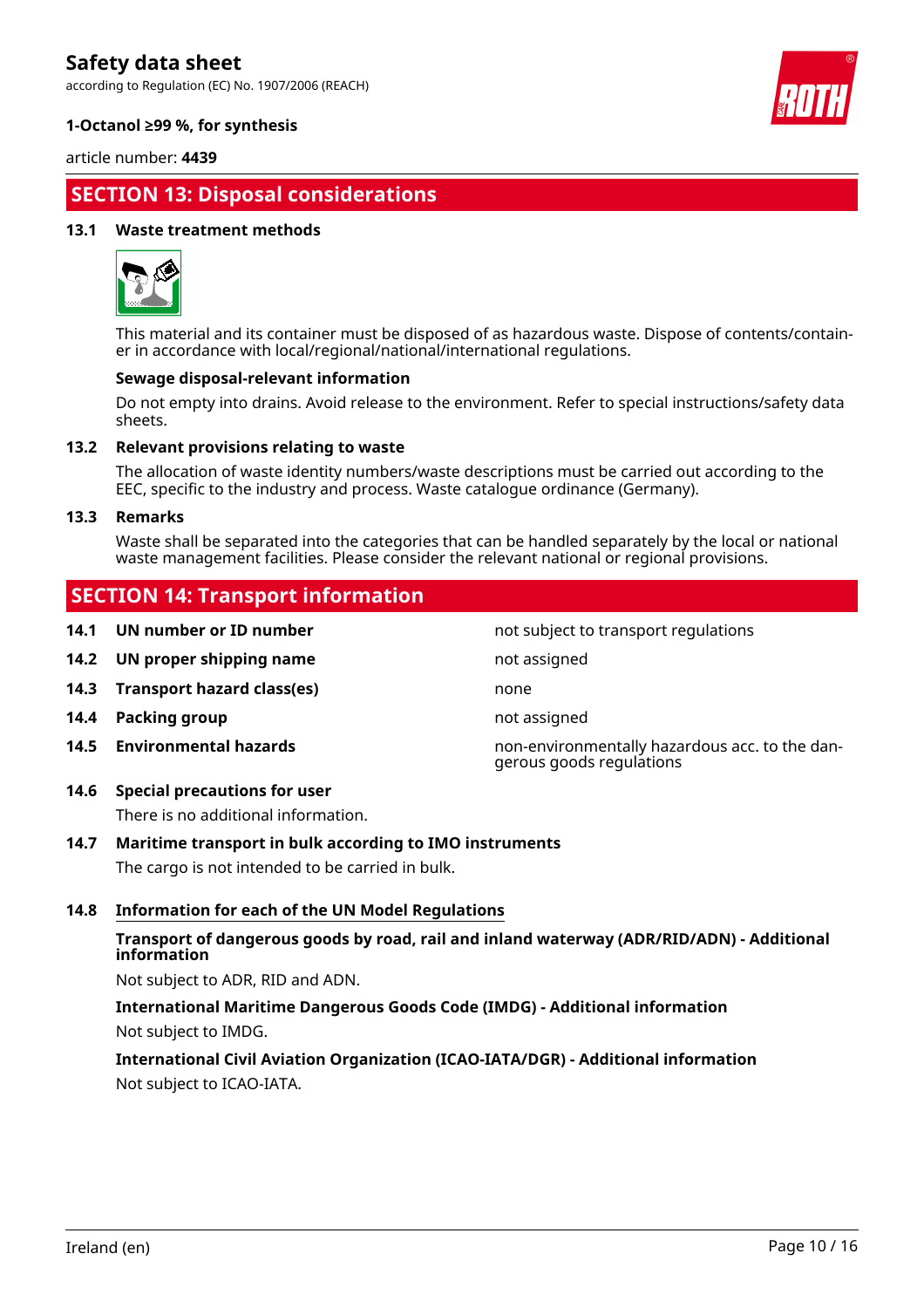according to Regulation (EC) No. 1907/2006 (REACH)



## **1-Octanol ≥99 %, for synthesis**

#### article number: **4439**

# **SECTION 15: Regulatory information**

#### **15.1 Safety, health and environmental regulations/legislation specific for the substance or mixture**

**Relevant provisions of the European Union (EU)**

**Restrictions according to REACH, Annex XVII**

| Dangerous substances with restrictions (REACH, Annex XVII) |                                                                                                          |               |                    |           |
|------------------------------------------------------------|----------------------------------------------------------------------------------------------------------|---------------|--------------------|-----------|
| Name of substance                                          | <b>Name acc. to inventory</b>                                                                            | <b>CAS No</b> | <b>Restriction</b> | <b>No</b> |
| 1-Octanol                                                  | this product meets the criteria for<br>classification in accordance with Reg-<br>ulation No 1272/2008/EC |               | R <sub>3</sub>     |           |
| 1-Octanol                                                  | substances in tattoo inks and perman-<br>ent make-up                                                     |               | R75                | 75        |

**Legend**

R3 1. Shall not be used in:

- ornamental articles intended to produce light or colour effects by means of different phases, for example in ornamental lamps and ashtrays,

- tricks and jokes,

- games for one or more participants, or any article intended to be used as such, even with ornamental aspects, 2. Articles not complying with paragraph 1 shall not be placed on the market.

3. Shall not be placed on the market if they contain a colouring agent, unless required for fiscal reasons, or perfume, or both, if they:

— can be used as fuel in decorative oil lamps for supply to the general public, and

— present an aspiration hazard and are labelled with H304.

4. Decorative oil lamps for supply to the general public shall not be placed on the market unless they conform to the European Standard on Decorative oil lamps (EN 14059) adopted by the European Committee for Standardisation (CEN).

5. Without prejudice to the implementation of other Union provisions relating to the classification, labelling and packaging of substances and mixtures, suppliers shall ensure, before the placing on the market, that the following requirements are met:

(a) lamp oils, labelled with H304, intended for supply to the general public are visibly, legibly and indelibly marked as follows: "Keep lamps filled with this liquid out of the reach of children"; and, by 1 December 2010, "Just a sip of lamp oil – or even sucking the wick of lamps – may lead to life-threatening lung damage";

(b) grill lighter fluids, labelled with H304, intended for supply to the general public are legibly and indelibly marked by 1 December 2010 as follows: 'Just a sip of grill lighter fluid may lead to life threatening lung damage';

(c) lamps oils and grill lighters, labelled with H304, intended for supply to the general public are packaged in black opaque containers not exceeding 1 litre by 1 December 2010.';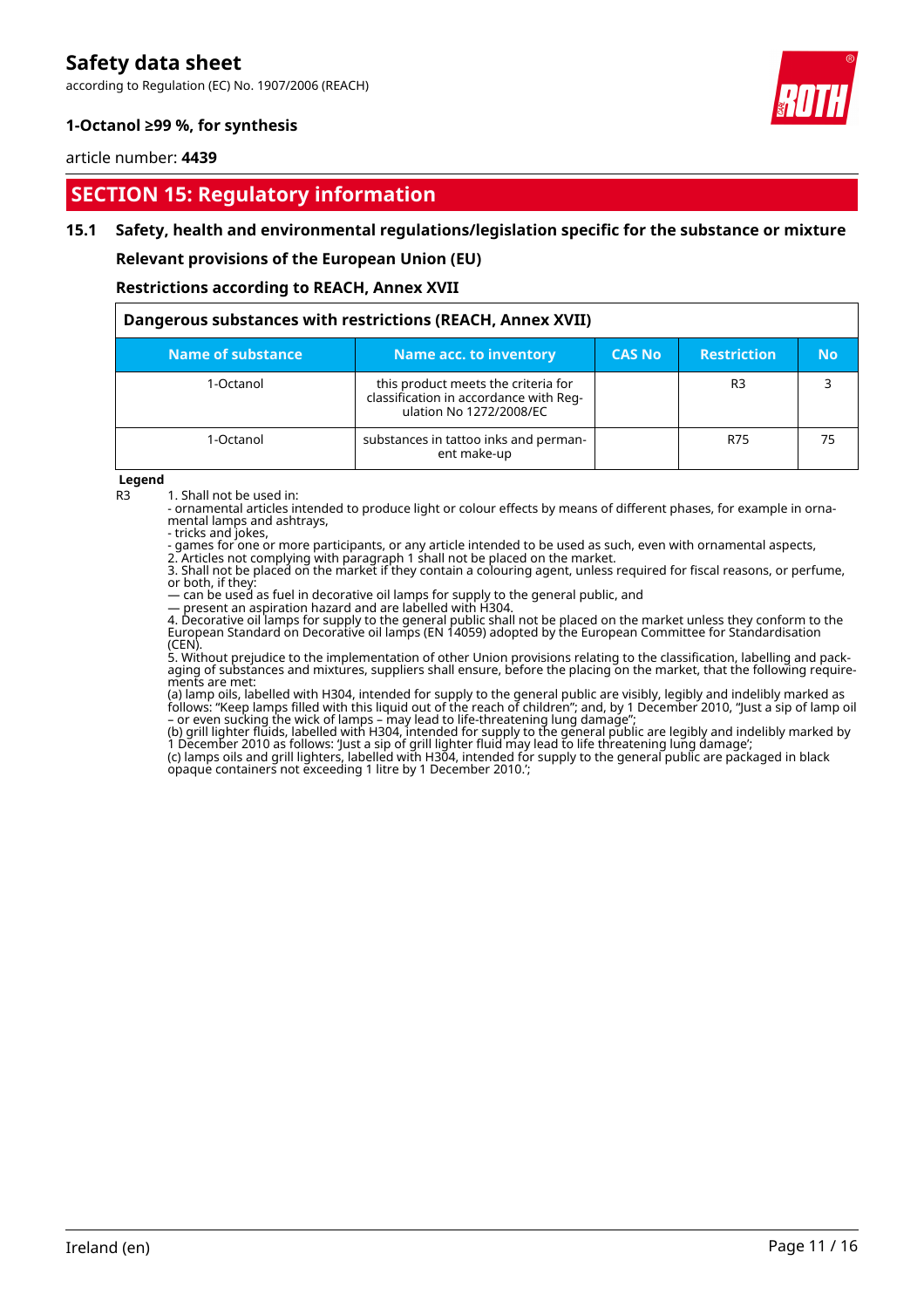according to Regulation (EC) No. 1907/2006 (REACH)

### **1-Octanol ≥99 %, for synthesis**

#### article number: **4439**



#### **Legend** R75 1. Shall not be placed on the market in mixtures for use for tattooing purposes, and mixtures containing any such substances shall not be used for tattooing purposes, after 4 January 2022 if the substance or substances in question is or are present in the following circumstances: (a) in the case of a substance classified in Part 3 of Annex VI to Regulation (EC) No 1272/2008 as carcinogen category 1A, 1B or 2, or germ cell mutagen category 1A, 1B or 2, the substance is present in the mixture in a concentration equal to or greater than 0,00005 % by weight; (b) in the case of a substance classified in Part 3 of Annex VI to Regulation (EC) No 1272/2008 as reproductive toxicant category 1A, 1B or 2, the substance is present in the mixture in a concentration equal to or greater than 0,001 % by weight; (c) in the case of a substance classified in Part 3 of Annex VI to Regulation (EC) No 1272/2008 as skin sensitiser category 1, 1A or 1B, the substance is present in the mixture in a concentration equal to or greater than 0,001 % by weight; (d) in the case of a substance classified in Part 3 of Annex VI to Regulation (EC) No 1272/2008 as skin corrosive category 1, 1A, 1B or 1C or skin irritant category 2, or as serious eye damage category 1 or eye irritant category 2, the substance is present in the mixture in a concentration equal to or greater than: (i) 0,1 % by weight, if the substance is used solely as a pH regulator; (ii) 0,01 % by weight, in all other cases; (e) in the case of a substance listed in Annex II to Regulation (EC) No 1223/2009 (\*1), the substance is present in the mixture in a concentration equal to or greater than 0,00005 % by weight; (f) in the case of a substance for which a condition of one or more of the following kinds is specified in column g (Product type, Body parts) of the table in Annex IV to Regulation (EC) No 1223/2009, the substance is present in the mixture in a concentration equal to or greater than 0,00005 % by weight: (i) "Rinse-off products"; (ii) "Not to be used in products applied on mucous membranes"; (iii) "Not to be used in eye products"; (g) in the case of a substance for which a condition is specified in column h (Maximum concentration in ready for use preparation) or column i (Other) of the table in Annex IV to Regulation (EC) No 1223/2009, the substance is present in the mixture in a concentration, or in some other way, that does not accord with the condition specified in that column; (h) in the case of a substance listed in Appendix 13 to this Annex, the substance is present in the mixture in a concentration equal to or greater than the concentration limit specified for that substance in that Appendix. 2. For the purposes of this entry use of a mixture "for tattooing purposes" means injection or introduction of the mixture into a person's skin, mucous membrane or eyeball, by any process or procedure (including procedures commonly referred to as permanent make-up, cosmetic tattooing, micro-blading and micro-pigmentation), with the aim of making a mark or design on his or her body. 3. If a substance not listed in Appendix 13 falls within more than one of points (a) to (g) of paragraph 1, the strictest concentration limit laid down in the points in question shall apply to that substance. If a substance listed in Appendix 13 also falls within one or more of points (a) to (g) of paragraph 1, the concentration limit laid down in point (h) of paragraph 1 shall apply to that substance. 4. By way of derogation, paragraph 1 shall not apply to the following substances until 4 January 2023: (a) Pigment Blue 15:3 (CI 74160, EC No 205-685-1, CAS No 147-14-8); (b) Pigment Green 7 (CI 74260, EC No 215-524-7, CAS No 1328-53-6). 5. If Part 3 of Annex VI to Regulation (EC) No 1272/2008 is amended after 4 January 2021 to classify or re-classify a substance such that the substance then becomes caught by point (a), (b), (c) or (d) of paragraph 1 of this entry, or such that it then falls within a different one of those points from the one within which it fell previously, and the date of application of that new or revised classification is after the date referred to in paragraph 1 or, as the case may be, paragraph 4 of this entry, that amendment shall, for the purposes of applying this entry to that substance, be treated as taking effect on the date of application of that new or revised classification. 6. If Annex II or Annex IV to Regulation (EC) No 1223/2009 is amended after 4 January 2021 to list or change the listing of a substance such that the substance then becomes caught by point (e), (f) or (g) of paragraph 1 of this entry, or such that it then falls within a different one of those points from the one within which it fell previously, and the amendment takes effect after the date referred to in paragraph 1 or, as the case may be, paragraph 4 of this entry, that amendment shall, for the purposes of applying this entry to that substance, be treated as taking effect from the date falling 18 months after entry into force of the act by which that amendment was made. 7. Suppliers placing a mixture on the market for use for tattooing purposes shall ensure that, after 4 January 2022, the mixture is marked with the following information: (a) the statement "Mixture for use in tattoos or permanent make-up"; (b) a reference number to uniquely identify the batch; (c) the list of ingredients in accordance with the nomenclature established in the glossary of common ingredient names pursuant to Article 33 of Regulation (EC) No 1223/2009, or in the absence of a common ingredient name, the IUPAC name. In the absence of a common ingredient name or IUPAC name, the CAS and EC number. Ingredients shall be listed in descending order by weight or volume of the ingredients at the time of formulation. "Ingredient" means any substance added during the process of formulation and present in the mixture for use for tattooing purposes. Impurities shall not be regarded as ingredients. If the name of a substance, used as ingredient within the meaning of this entry, is already required to be stated on the label in accordance with Regulation (EC) No 1272/2008, that ingredient does not need to be marked in accordance with this Regulation; (d) the additional statement "pH regulator" for substances falling under point (d)(i) of paragraph 1; (e) the statement "Contains nickel. Can cause allergic reactions." if the mixture contains nickel below the concentration limit specified in Appendix 13; (f) the statement "Contains chromium (VI). Can cause allergic reactions." if the mixture contains chromium (VI) below the concentration limit specified in Appendix 13; (g) safety instructions for use insofar as they are not already required to be stated on the label by Regulation (EC) No 1272/2008. The information shall be clearly visible, easily legible and marked in a way that is indelible.<br>The information shall be written in the official language(s) of the Member State(s) where the mixture is placed on the<br>market, Where necessary because of the size of the package, the information listed in the first subparagraph, except for point (a), shall be included instead in the instructions for use. Before using a mixture for tattooing purposes, the person using the mixture shall provide the person undergoing the procedure with the information marked on the package or included in the instructions for use pursuant to this para-

graph. 8. Mixtures that do not contain the statement "Mixture for use in tattoos or permanent make-up" shall not be used for tattooing purposes.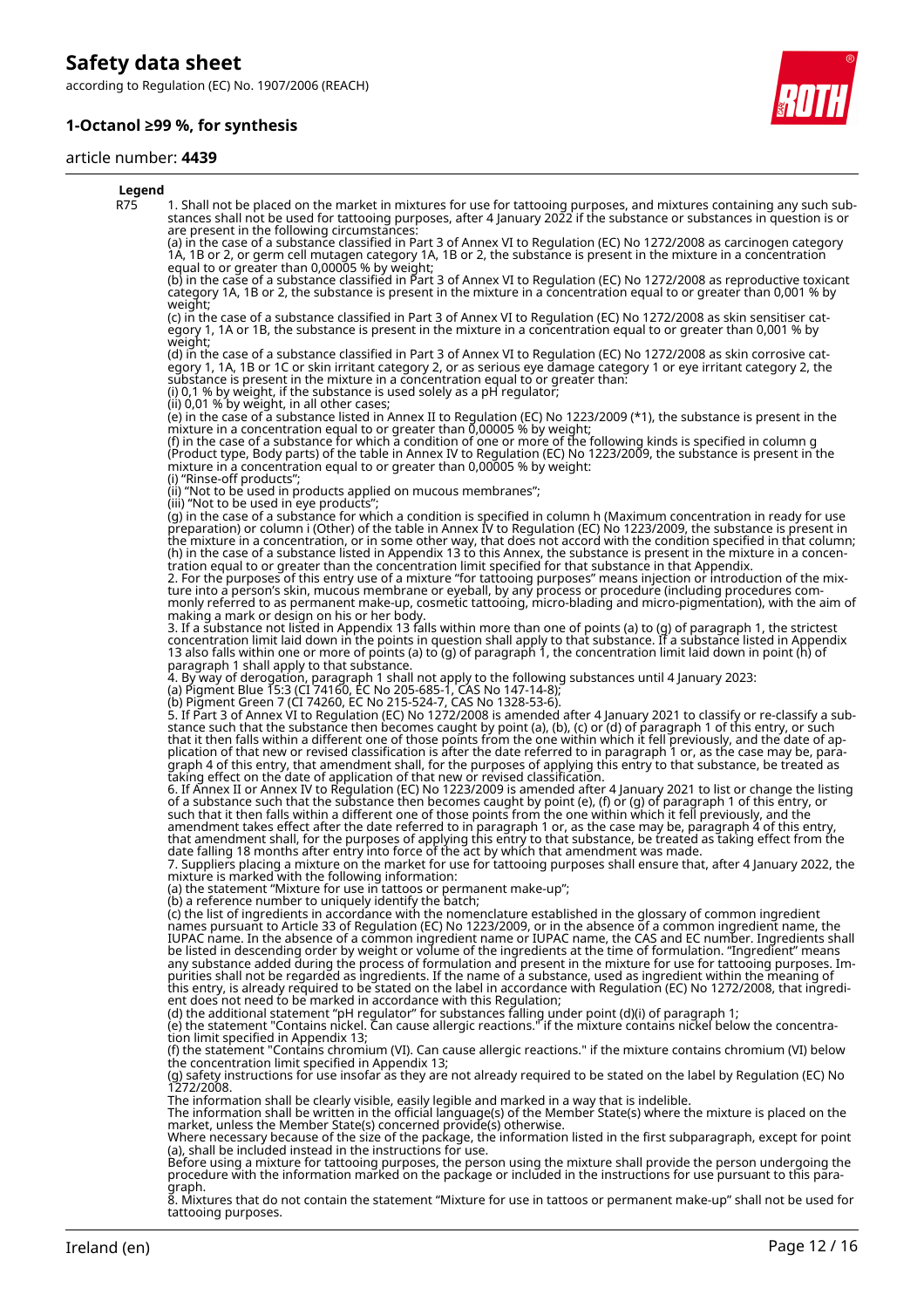according to Regulation (EC) No. 1907/2006 (REACH)

# **1-Octanol ≥99 %, for synthesis**

#### article number: **4439**

#### **Legend**

9. This entry does not apply to substances that are gases at temperature of 20 °C and pressure of 101,3 kPa, or generate a vapour pressure of more than 300 kPa at temperature of 50 °C, with the exception of formaldehyde (CAS No 50- 00-0, EC No 200-001-8).

10. This entry does not apply to the placing on the market of a mixture for use for tattooing purposes, or to the use of a mixture for tattooing purposes, when placed on the market exclusively as a medical device or an accessory to a medical device, within the meaning of Regulation (EU) 2017/745, or when used exclusively as a medical device or an accessory to a medical device, within the same meaning. Where the placing on the market or use may not be exclusively as a medical device or an accessory to a medical device, the requirements of Regulation (EU) 2017/745 and of this Regulation shall apply cumulatively.

#### **List of substances subject to authorisation (REACH, Annex XIV)/SVHC - candidate list**

Not listed.

#### **Seveso Directive**

| 2012/18/EU (Seveso III) |                                       |                                                                                                          |              |
|-------------------------|---------------------------------------|----------------------------------------------------------------------------------------------------------|--------------|
| <b>No</b>               | Dangerous substance/hazard categories | Qualifying quantity (tonnes) for the ap-<br>  plication of lower and upper-tier re-<br><b>auirements</b> | <b>Notes</b> |
|                         | not assigned                          |                                                                                                          |              |

#### **Deco-Paint Directive**

| <b>VOC</b> | 100 %            |
|------------|------------------|
| content    | $828\frac{9}{1}$ |
|            |                  |

#### **Industrial Emissions Directive (IED)**

| VOC content | 0 %  |
|-------------|------|
| VOC content | 09/1 |

#### **Directive on the restriction of the use of certain hazardous substances in electrical and electronic equipment (RoHS)**

not listed

#### **Regulation concerning the establishment of a European Pollutant Release and Transfer Register (PRTR)**

not listed

#### **Water Framework Directive (WFD)**

not listed

#### **Regulation on the marketing and use of explosives precursors**

not listed

#### **Regulation on drug precursors**

not listed

#### **Regulation on substances that deplete the ozone layer (ODS)**

not listed

#### **Regulation concerning the export and import of hazardous chemicals (PIC)**

not listed

#### **Regulation on persistent organic pollutants (POP)**

not listed

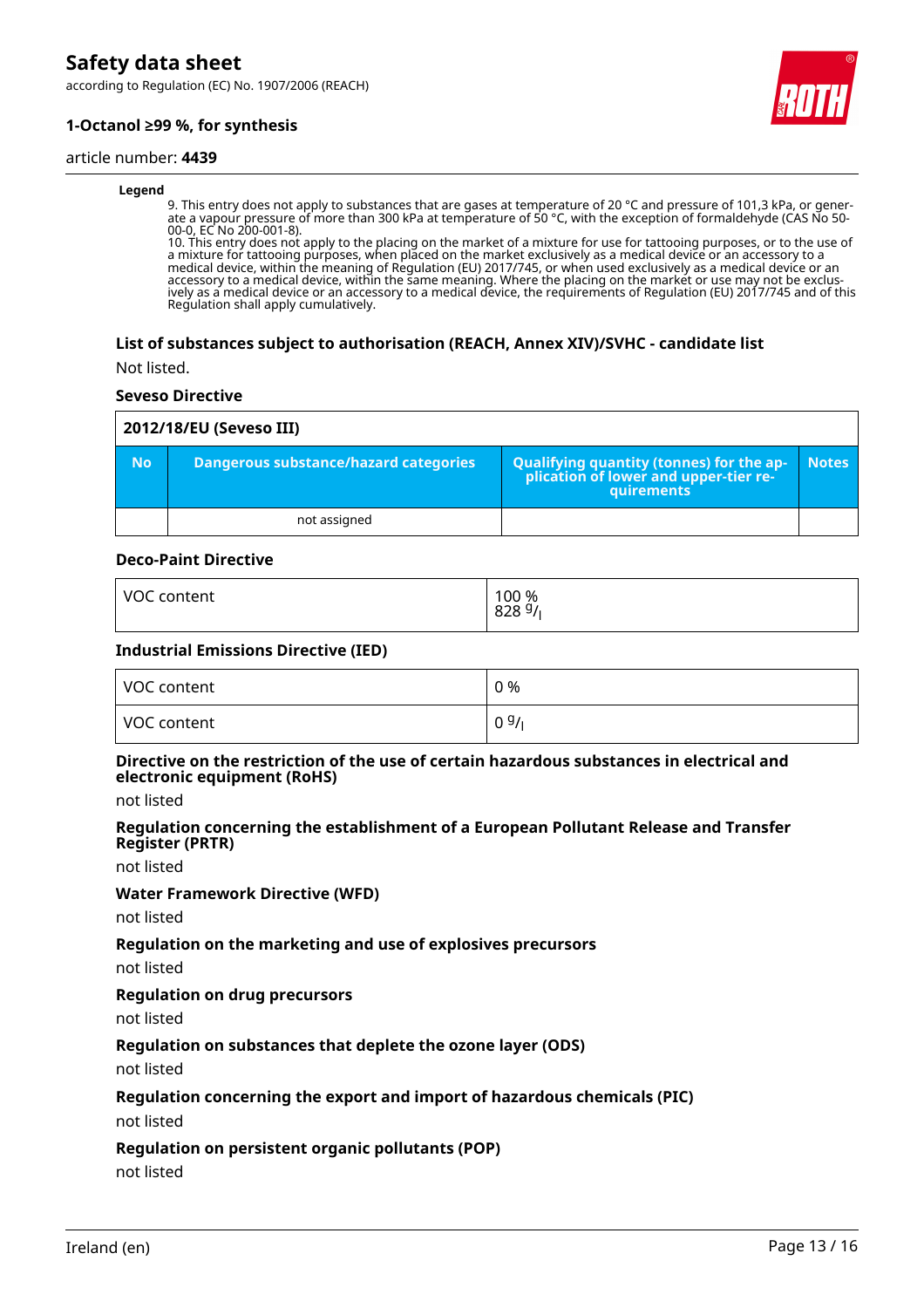according to Regulation (EC) No. 1907/2006 (REACH)



# **1-Octanol ≥99 %, for synthesis**

article number: **4439**

### **Other information**

Directive 94/33/EC on the protection of young people at work. Observe employment restrictions under the Maternity Protection Directive (92/85/EEC) for expectant or nursing mothers.

#### **National inventories**

| <b>Country</b> | <b>Inventory</b> | <b>Status</b>       |
|----------------|------------------|---------------------|
| AU             | <b>AIIC</b>      | substance is listed |
| CA             | <b>DSL</b>       | substance is listed |
| <b>CN</b>      | <b>IECSC</b>     | substance is listed |
| EU             | ECSI             | substance is listed |
| EU             | REACH Reg.       | substance is listed |
| JP             | <b>CSCL-ENCS</b> | substance is listed |
| KR             | KECI             | substance is listed |
| МX             | INSQ             | substance is listed |
| <b>NZ</b>      | NZIOC            | substance is listed |
| PH             | <b>PICCS</b>     | substance is listed |
| <b>TR</b>      | <b>CICR</b>      | substance is listed |
| TW             | <b>TCSI</b>      | substance is listed |
| US.            | <b>TSCA</b>      | substance is listed |

#### **Legend**

| AIIC         | Australian Inventory of Industrial Chemicals                            |
|--------------|-------------------------------------------------------------------------|
| CICR         | Chemical Inventory and Control Regulation                               |
|              | CSCL-ENCS List of Existing and New Chemical Substances (CSCL-ENCS)      |
| DSL.         | Domestic Substances List (DSL)                                          |
| ECSI         | EC Substance Inventory (EINECS, ELINCS, NLP)                            |
| IECSC        | Inventory of Existing Chemical Substances Produced or Imported in China |
| INSO         | National Inventory of Chemical Substances                               |
| KECI         | Korea Existing Chemicals Inventory                                      |
| NZIoC        | New Zealand Inventory of Chemicals                                      |
| <b>PICCS</b> | Philippine Inventory of Chemicals and Chemical Substances (PICCS)       |
|              | REACH Reg. REACH registered substances                                  |
| TCSI         | Taiwan Chemical Substance Inventory                                     |
| TSCA         | <b>Toxic Substance Control Act</b>                                      |
|              |                                                                         |

#### **15.2 Chemical Safety Assessment**

No Chemical Safety Assessment has been carried out for this substance.

# **SECTION 16: Other information**

#### **Indication of changes (revised safety data sheet)**

Alignment to regulation: Regulation (EC) No. 1907/2006 (REACH), amended by 2020/878/EU

Restructuring: section 9, section 14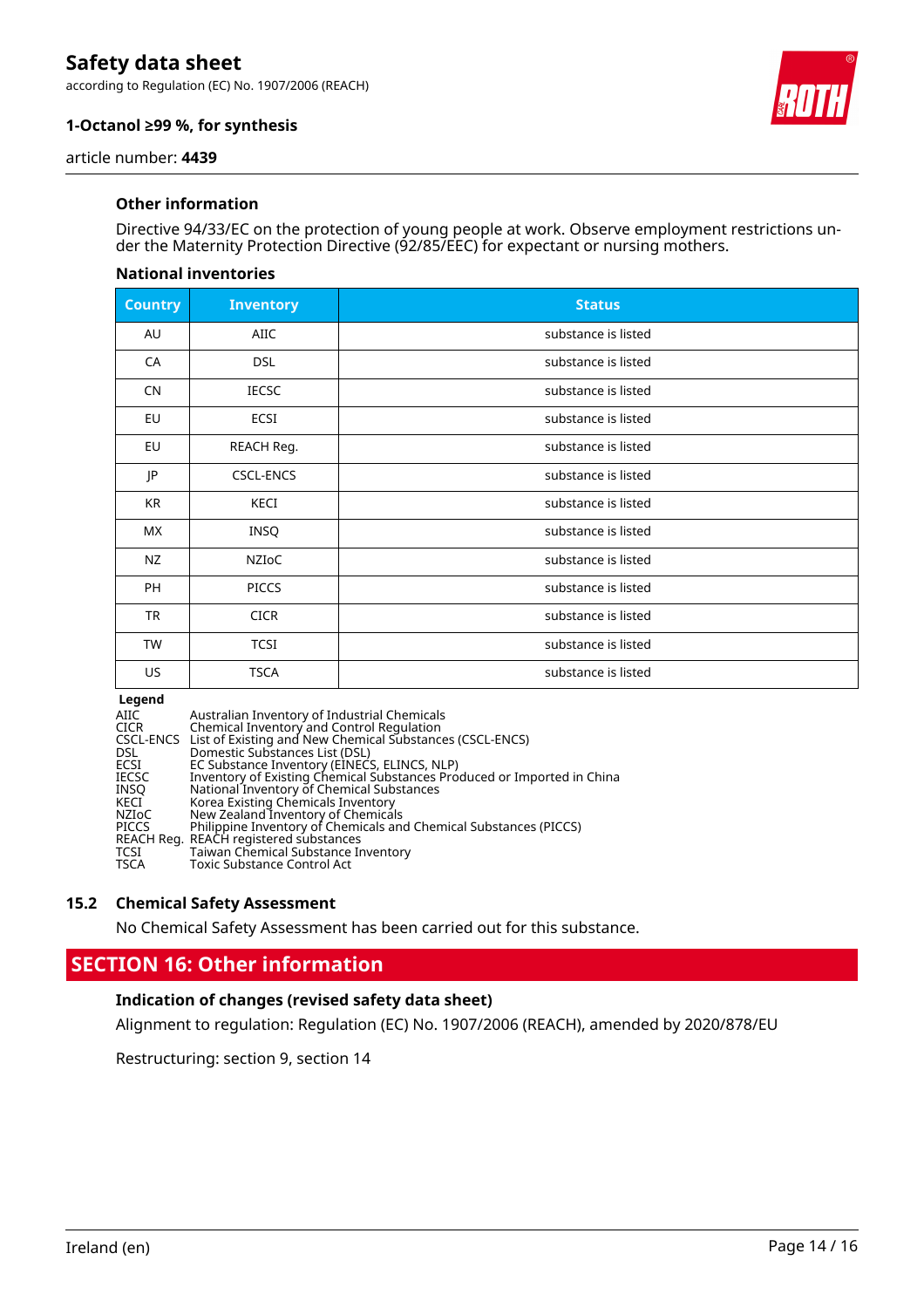according to Regulation (EC) No. 1907/2006 (REACH)



# **1-Octanol ≥99 %, for synthesis**

### article number: **4439**

| <b>Section</b> | <b>Former entry (text/value)</b>                      | <b>Actual entry (text/value)</b>                                                                                                                          | Safety-<br>relev-<br>ant |
|----------------|-------------------------------------------------------|-----------------------------------------------------------------------------------------------------------------------------------------------------------|--------------------------|
| 2.1            |                                                       | Classification according to Regulation (EC) No<br>1272/2008 (CLP):<br>change in the listing (table)                                                       | yes                      |
| 2.1            |                                                       | The most important adverse physicochemical,<br>human health and environmental effects:<br>Spillage and fire water can cause pollution of<br>watercourses. | yes                      |
| 2.3            | Other hazards:<br>There is no additional information. | Other hazards:<br>This material is combustible, but will not ignite<br>readily.                                                                           | yes                      |
| 2.3            |                                                       | Results of PBT and vPvB assessment:<br>According to the results of its assessment, this<br>substance is not a PBT or a vPvB.                              | yes                      |

# **Abbreviations and acronyms**

| Abbr.           | <b>Descriptions of used abbreviations</b>                                                                                                                                                                                       |
|-----------------|---------------------------------------------------------------------------------------------------------------------------------------------------------------------------------------------------------------------------------|
| <b>ADN</b>      | Accord européen relatif au transport international des marchandises dangereuses par voies de naviga-<br>tion intérieures (European Agreement concerning the International Carriage of Dangerous Goods by In-<br>land Waterways) |
| <b>ADR</b>      | Accord relatif au transport international des marchandises dangereuses par route (Agreement concern-<br>ing the International Carriage of Dangerous Goods by Road)                                                              |
| CAS             | Chemical Abstracts Service (service that maintains the most comprehensive list of chemical substances)                                                                                                                          |
| <b>CLP</b>      | Regulation (EC) No 1272/2008 on classification, labelling and packaging of substances and mixtures                                                                                                                              |
| <b>DGR</b>      | Dangerous Goods Regulations (see IATA/DGR)                                                                                                                                                                                      |
| EC No           | The EC Inventory (EINECS, ELINCS and the NLP-list) is the source for the seven-digit EC number, an identi-<br>fier of substances commercially available within the EU (European Union)                                          |
| <b>EINECS</b>   | European Inventory of Existing Commercial Chemical Substances                                                                                                                                                                   |
| <b>ELINCS</b>   | European List of Notified Chemical Substances                                                                                                                                                                                   |
| <b>GHS</b>      | "Globally Harmonized System of Classification and Labelling of Chemicals" developed by the United Na-<br>tions                                                                                                                  |
| <b>IATA</b>     | <b>International Air Transport Association</b>                                                                                                                                                                                  |
| <b>IATA/DGR</b> | Dangerous Goods Regulations (DGR) for the air transport (IATA)                                                                                                                                                                  |
| <b>ICAO</b>     | <b>International Civil Aviation Organization</b>                                                                                                                                                                                |
| <b>IMDG</b>     | International Maritime Dangerous Goods Code                                                                                                                                                                                     |
| <b>LC50</b>     | Lethal Concentration 50%: the LC50 corresponds to the concentration of a tested substance causing 50 %<br>lethality during a specified time interval                                                                            |
| LD50            | Lethal Dose 50 %: the LD50 corresponds to the dose of a tested substance causing 50 % lethality during a<br>specified time interval                                                                                             |
| LEL.            | Lower explosion limit (LEL)                                                                                                                                                                                                     |
| <b>NLP</b>      | No-Longer Polymer                                                                                                                                                                                                               |
| PBT             | Persistent, Bioaccumulative and Toxic                                                                                                                                                                                           |
| <b>PNEC</b>     | <b>Predicted No-Effect Concentration</b>                                                                                                                                                                                        |
| <b>REACH</b>    | Registration, Evaluation, Authorisation and Restriction of Chemicals                                                                                                                                                            |